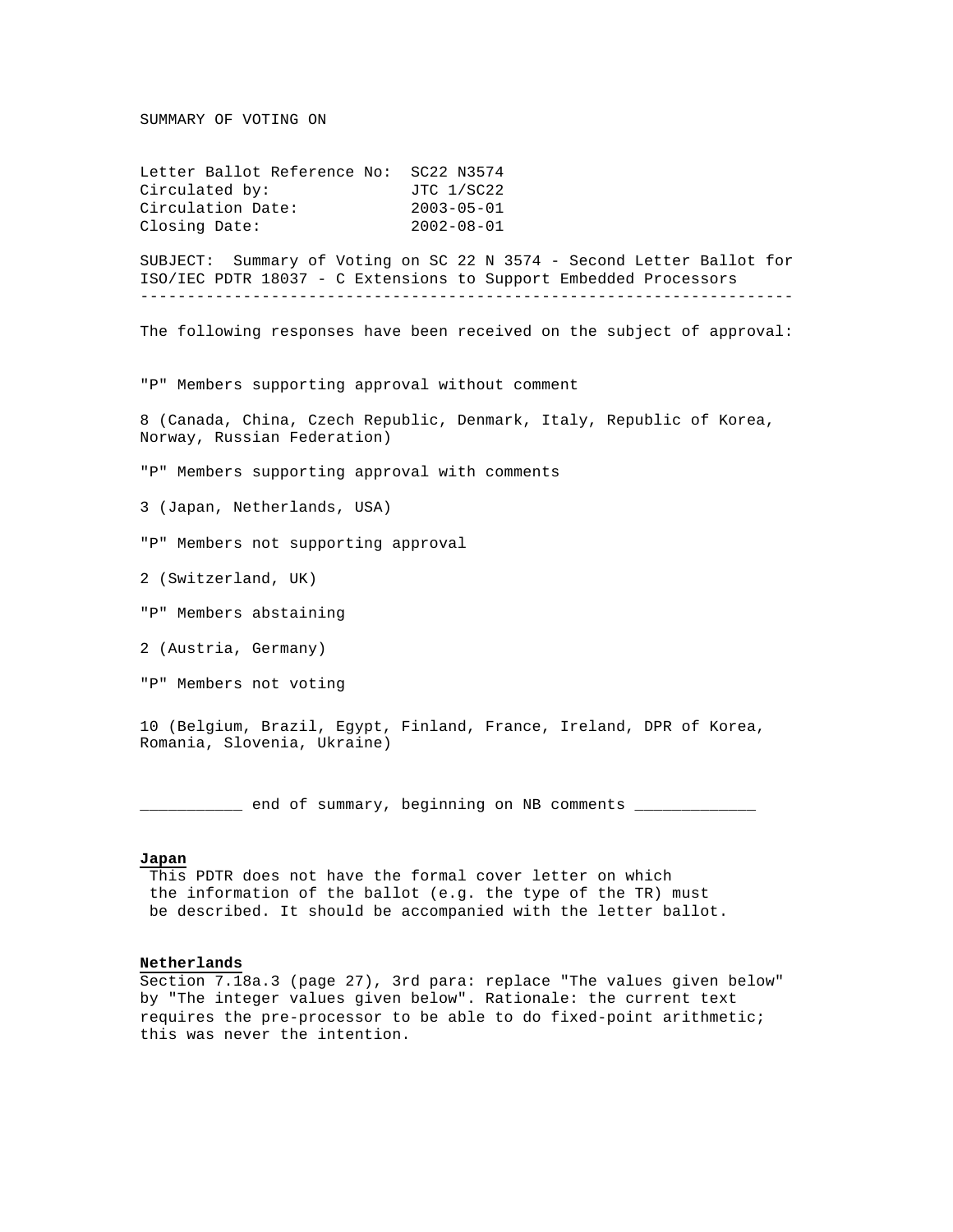# **Template for comments and secretariat observations** Date: 30-Jul-2003 Date: 30-Jul-2003 Document: **ISO/IEC PDTR 18037**

|                 | 2                              | (3)            | 4                    | 5                                                                                                                                                                                                                                                                                                                                                                                                                                                              | (6)                                                                                                                                               | (7)                       |
|-----------------|--------------------------------|----------------|----------------------|----------------------------------------------------------------------------------------------------------------------------------------------------------------------------------------------------------------------------------------------------------------------------------------------------------------------------------------------------------------------------------------------------------------------------------------------------------------|---------------------------------------------------------------------------------------------------------------------------------------------------|---------------------------|
| MB <sup>1</sup> | Clause No./                    | Paragraph/     | Type of              | Comment (justification for change) by the MB                                                                                                                                                                                                                                                                                                                                                                                                                   | Proposed change by the MB                                                                                                                         | Secretariat observations  |
|                 | Subclause No./ Figure/Table/No |                | com-                 |                                                                                                                                                                                                                                                                                                                                                                                                                                                                |                                                                                                                                                   | on each comment submitted |
|                 | Annex                          | te             | $m$ ent <sup>2</sup> |                                                                                                                                                                                                                                                                                                                                                                                                                                                                |                                                                                                                                                   |                           |
|                 | (e.q.3.1)                      | (e.g. Table 1) |                      |                                                                                                                                                                                                                                                                                                                                                                                                                                                                |                                                                                                                                                   |                           |
|                 |                                |                |                      |                                                                                                                                                                                                                                                                                                                                                                                                                                                                |                                                                                                                                                   |                           |
| <b>CH</b>       | General                        |                | ge                   | These comments are the result of an attempt to implement<br>the different versions of the chapter 4 "Basic I/O Hardware<br>Addressing" of the TR since the Copenhagen meeting in<br>2001. This chapter has changed considerably in the<br>course of its development, and major modifications were<br>introduced between the first and the second SC22 ballot.<br>Generally, these modifications are very positive and make                                     |                                                                                                                                                   |                           |
|                 |                                |                |                      | the background and interface usage of I/O HW addressing<br>much clearer.                                                                                                                                                                                                                                                                                                                                                                                       |                                                                                                                                                   |                           |
|                 |                                |                |                      | But unfortunately, some specific changes in interface<br>definitions make the usefulness as well as the efficient<br>implementability of the interface very problematic.<br>Actually, while an efficient implementation of interface from<br>the TR of the first ballot was successfully finished, it turned<br>out as being essentially impossible to create an efficient<br>implementation of the interface as specified in the TR for<br>the second ballot. |                                                                                                                                                   |                           |
|                 |                                |                |                      | This does not say that we object the whole restructuring of<br>chapter 4. But some specific modifications changed the<br>actual substance of the hardware addressing interface<br>without any given plausible technical rationale.                                                                                                                                                                                                                             |                                                                                                                                                   |                           |
| CH              |                                |                | te                   | The proposed 7.8a.1p1 (p.64) states:                                                                                                                                                                                                                                                                                                                                                                                                                           | Write the problematic sentence as:                                                                                                                |                           |
|                 |                                |                |                      | "An I/O register is accessed (read or written) as an<br>unsigned integer."                                                                                                                                                                                                                                                                                                                                                                                     | "An I/O register is accessed (read or written) as an<br>unsigned integer value[1]."                                                               |                           |
|                 |                                |                |                      | This can be misleading. There might be no unsigned<br>integer type that can accomodate the value of an I/O<br>register. I.e. though the underlying register is generally<br>indeed treated as an unsigned interger value, the actual C<br>data type to hold it might be something different.                                                                                                                                                                   | "Note 1: This does not necessarily imply that the<br>type used is actually one of the set of unsigned<br>integer types provided by the compiler." |                           |
|                 | 4.5                            |                |                      | E.g. if the register is 128 bit wide, but the largest unsigned<br>integer type available holds only 64 bit, one needs a struct<br>to hold the value. (Arrays are generally also possible but                                                                                                                                                                                                                                                                   |                                                                                                                                                   |                           |

1 **MB** = Member body (enter the ISO 3166 two-letter country code, e.g. CN for China; comments from the ISO/CS editing unit are identified by **\*\***)

2 **Type of comment: ge** = general **te** = technical **ed** = editorial

**NOTE** Columns 1, 2, 4, 5 are compulsory.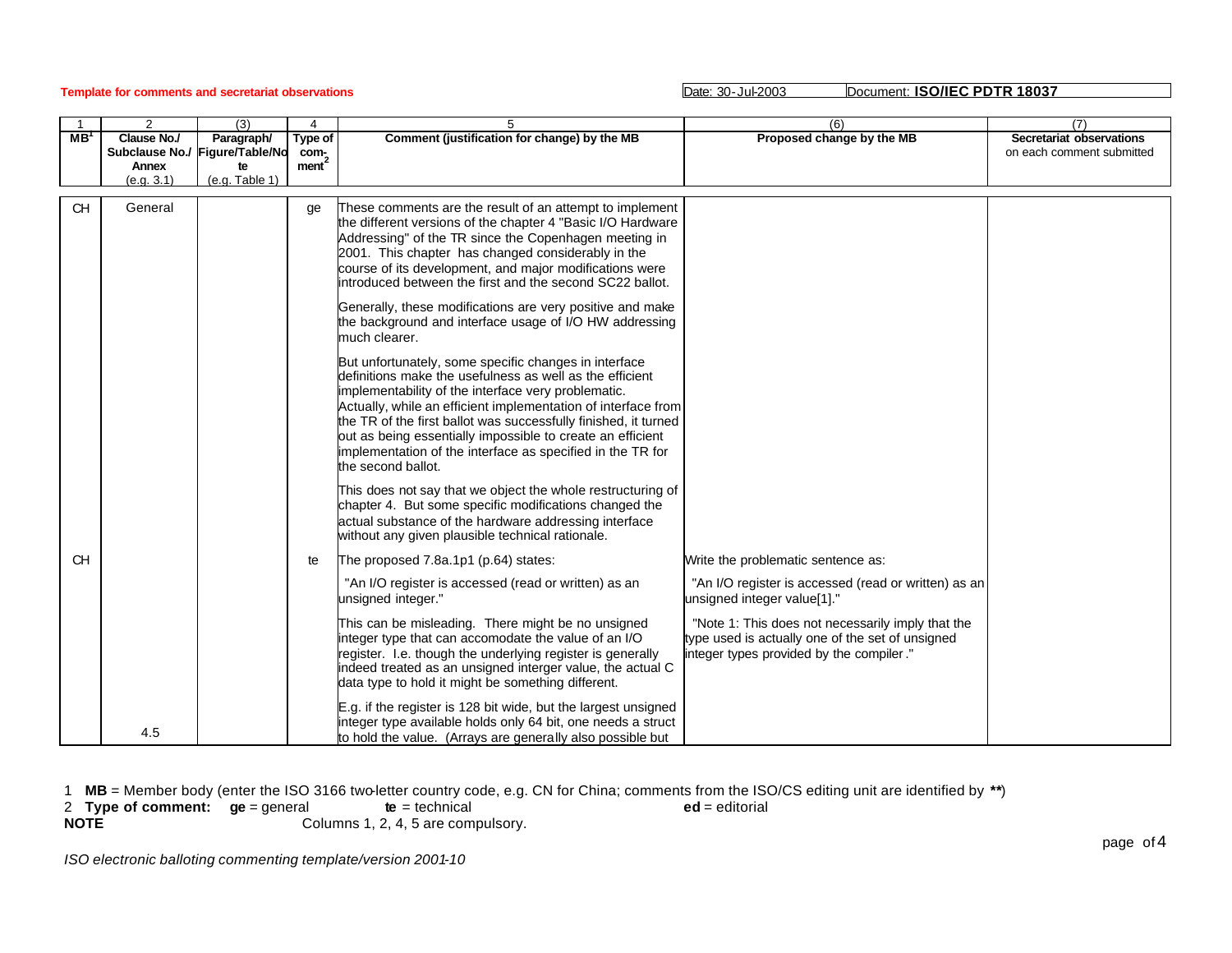# **Template for comments and secretariat observations** Date: 30-Jul-2003 Date: 30-Jul-2003 Document: **ISO/IEC PDTR 18037**

|                 | 2                  | (3)                            | $\overline{4}$       | 5                                                                                                                              | (6)                                                                    | (7)                       |
|-----------------|--------------------|--------------------------------|----------------------|--------------------------------------------------------------------------------------------------------------------------------|------------------------------------------------------------------------|---------------------------|
| MB <sup>1</sup> | Clause No./        | Paragraph/                     | Type of              | Comment (justification for change) by the MB                                                                                   | Proposed change by the MB                                              | Secretariat observations  |
|                 |                    | Subclause No./ Figure/Table/No | com-                 |                                                                                                                                |                                                                        | on each comment submitted |
|                 | Annex<br>(e.q.3.1) | te<br>(e.g. Table 1)           | $m$ ent <sup>2</sup> |                                                                                                                                |                                                                        |                           |
|                 |                    |                                |                      |                                                                                                                                |                                                                        |                           |
|                 |                    |                                |                      | problematic as they can not be passed by value.)                                                                               |                                                                        |                           |
|                 |                    |                                |                      | Or if the register is 24 bit wide, but there is no unsigned                                                                    |                                                                        |                           |
|                 |                    |                                |                      | integer type of that width, one might also want to hold the                                                                    |                                                                        |                           |
|                 |                    |                                |                      | value in a struct to avoid unnecessary conversions or                                                                          |                                                                        |                           |
|                 |                    |                                |                      | paddings.                                                                                                                      |                                                                        |                           |
| <b>CH</b>       |                    |                                | te                   | The proposed 7.8a.4 (p.67) defines the register access                                                                         | In the proposed 7.8a.4, all the function definitions                   |                           |
|                 |                    |                                |                      | interface as functions. Though the proposed introduction                                                                       | are replaced by respective macro definitions, e.g.                     |                           |
|                 |                    |                                |                      | to 7.8a (p.64) and also 4.4.2 (p.59) allow the                                                                                 | 7.8a.4.1:                                                              |                           |
|                 |                    |                                |                      | implementation as macros, 4.4.2 explicitely requires that a                                                                    |                                                                        |                           |
|                 |                    |                                |                      | macro based implementation provides exactly the same                                                                           | replace:                                                               |                           |
|                 |                    |                                |                      | effects as the function implementation.                                                                                        | Synopsis                                                               |                           |
|                 |                    |                                |                      | This is a major difference to the previous version that                                                                        | $\#$ include <iohw.h></iohw.h>                                         |                           |
|                 |                    |                                |                      | generally defined the interface as macros and allowed the<br>implementation to use (possibly a special kind of)                | unsigned int iord(ioreg_designator);                                   |                           |
|                 |                    |                                |                      | functions. The problematic difference is the definition and                                                                    | unsigned long jordl(ioreg designator);                                 |                           |
|                 |                    |                                |                      | handling of parameter types. (Of course, this discussion                                                                       |                                                                        |                           |
|                 |                    |                                |                      | applies to return types as well.)                                                                                              | <b>Description</b>                                                     |                           |
|                 |                    |                                |                      | Macros allow any type as arguments, even different                                                                             | The functions iord and iordl read the individual I/O                   |                           |
|                 |                    |                                |                      | argument types for the same macro, and take the                                                                                | register referred to by ioreg_designator and return                    |                           |
|                 |                    |                                |                      | arguments as given. But functions are defined to take                                                                          | the value read. The I/O register is read as an                         |                           |
|                 |                    |                                |                      | exactly one argument type for each parameter, and convert unsigned integer of its size; the read value is then                 |                                                                        |                           |
|                 |                    |                                |                      | any other argument types to the parameter type. Even                                                                           | converted to the result type, and this converted<br>value is returned. |                           |
|                 |                    |                                |                      | worse (in this specific case), functions require integer type<br>arguments at least converted to (unsigned) int, i.e. there is |                                                                        |                           |
|                 |                    |                                |                      | no use in defining functions with parameter types of                                                                           |                                                                        |                           |
|                 |                    |                                |                      | unsigned char or unsigned short. So, an 8-bit value is                                                                         | Synopsis                                                               |                           |
|                 |                    |                                |                      | always converted to an integer at least once for each read                                                                     | #include <iohwh></iohwh>                                               |                           |
|                 |                    |                                |                      | and each write, which causes an overhead that is always                                                                        |                                                                        |                           |
|                 |                    |                                |                      | annoying and sometimes forbidding. Though in theory a                                                                          | iord(ioreg_designator)                                                 |                           |
|                 |                    |                                |                      | good optimizer could remove any unnecessary                                                                                    | <b>Description</b>                                                     |                           |
|                 |                    |                                |                      | conversions, in practice this will rarely be the case, as the                                                                  | The function like makro jord reads the individual I/O                  |                           |
|                 |                    |                                |                      | implementation of these operations typically implies the<br>usage of specific assembler instructions that are                  | register referred to by ioreg_designator and returns                   |                           |
|                 | 4.5                |                                |                      | generallyuntouched by optimizers.                                                                                              | the value read. The I/O register is read as an                         |                           |
|                 |                    |                                |                      |                                                                                                                                | unsigned integer of its size; this value is returned                   |                           |

1 **MB** = Member body (enter the ISO 3166 two-letter country code, e.g. CN for China; comments from the ISO/CS editing unit are identified by **\*\***)

2 **Type of comment: ge** = general **te** = technical **ed** = editorial **NOTE** Columns 1, 2, 4, 5 are compulsory.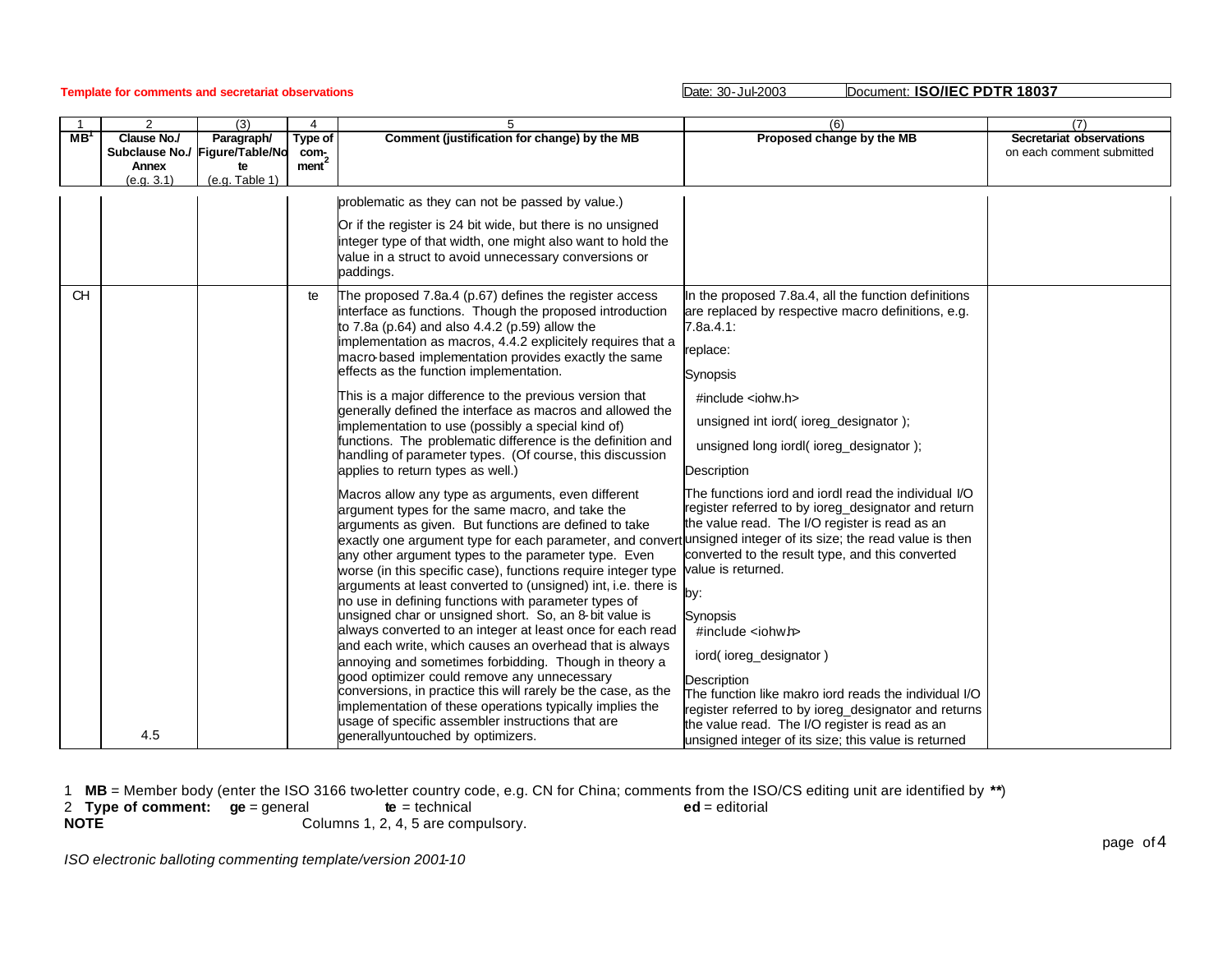|        | 2                                         | (3)                                                                 | 4                                    | 5                                                                                                                                                 | (6)                                                                                                                                                                                                                                                                      | (7)                                                   |
|--------|-------------------------------------------|---------------------------------------------------------------------|--------------------------------------|---------------------------------------------------------------------------------------------------------------------------------------------------|--------------------------------------------------------------------------------------------------------------------------------------------------------------------------------------------------------------------------------------------------------------------------|-------------------------------------------------------|
| $MB^1$ | <b>Clause No./</b><br>Annex<br>(e.q. 3.1) | Paragraph/<br>Subclause No./ Figure/Table/No<br>te<br>(e.q.Table 1) | Type of<br>com-<br>ment <sup>2</sup> | Comment (justification for change) by the MB                                                                                                      | Proposed change by the MB                                                                                                                                                                                                                                                | Secretariat observations<br>on each comment submitted |
|        |                                           |                                                                     |                                      |                                                                                                                                                   |                                                                                                                                                                                                                                                                          |                                                       |
|        |                                           |                                                                     |                                      | Furthermore, the proposed interface functions are provided without any conversion.<br>as int and long versions, so it's not possible to use these |                                                                                                                                                                                                                                                                          |                                                       |
|        |                                           |                                                                     |                                      | functions for I/O register values larger than an unsigned<br>long.                                                                                | or 7.8a.4.3:                                                                                                                                                                                                                                                             |                                                       |
|        |                                           |                                                                     |                                      |                                                                                                                                                   | replace:                                                                                                                                                                                                                                                                 |                                                       |
|        |                                           |                                                                     |                                      |                                                                                                                                                   | Synopsis<br>#include $\lt$ iohw.h>                                                                                                                                                                                                                                       |                                                       |
|        |                                           |                                                                     |                                      |                                                                                                                                                   | void iowr(ioreg_designator, unsigned int a);                                                                                                                                                                                                                             |                                                       |
|        |                                           |                                                                     |                                      |                                                                                                                                                   | void iowrl(ioreg_designator, unsigned long a);                                                                                                                                                                                                                           |                                                       |
|        |                                           |                                                                     |                                      |                                                                                                                                                   | Description                                                                                                                                                                                                                                                              |                                                       |
|        |                                           |                                                                     |                                      |                                                                                                                                                   | The functions jowr and jowrl write the individual I/O<br>register referred to by ioreg_designator. The<br>unsigned integer a is converted to an unsigned<br>integer of the size of the I/O register, and this<br>converted value is written to the I/O register.         |                                                       |
|        |                                           |                                                                     |                                      |                                                                                                                                                   | by:                                                                                                                                                                                                                                                                      |                                                       |
|        |                                           |                                                                     |                                      |                                                                                                                                                   | Synopsis                                                                                                                                                                                                                                                                 |                                                       |
|        |                                           |                                                                     |                                      |                                                                                                                                                   | #include $\lt$ iohw.h>                                                                                                                                                                                                                                                   |                                                       |
|        |                                           |                                                                     |                                      |                                                                                                                                                   | iowr(ioreg_designator, a)                                                                                                                                                                                                                                                |                                                       |
|        |                                           |                                                                     |                                      |                                                                                                                                                   | Description<br>The function like macro iowr writes the individual I/O<br>register referred to by ioreg_designator. If the<br>unsigned integer value 'a' is of the same size as the<br>size of the register, it is written to the I/O register<br>without any conversion. |                                                       |
|        |                                           |                                                                     |                                      |                                                                                                                                                   | If 'a' is of a different size than the size of the<br>register, it is converted to an unsigned integer value<br>of the size of the I/O register, and this converted<br>value is written to the I/O register.<br>jowr does not return anything.                           |                                                       |

1 **MB** = Member body (enter the ISO 3166 two-letter country code, e.g. CN for China; comments from the ISO/CS editing unit are identified by **\*\***) 2 **Type of comment: ge** = general **te** = technical **ed** = editorial **NOTE** Columns 1, 2, 4, 5 are compulsory.

*ISO electronic balloting commenting template/version 2001-10*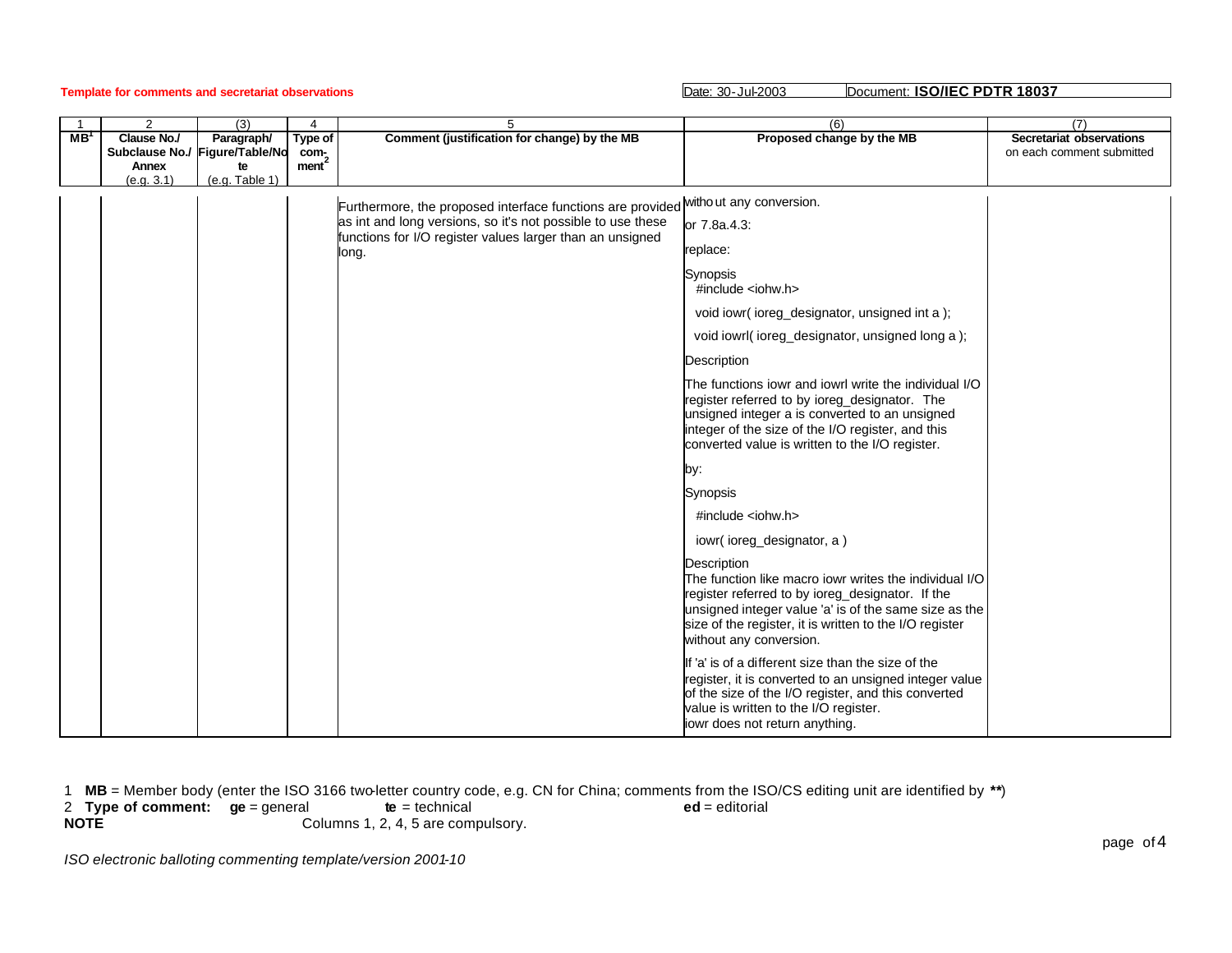**Template for comments and secretariat observations** Date: 30-Jul-2003 Date: 30-Jul-2003 Document: **ISO/IEC PDTR 18037** 

|                 | 2                             | (3)                           |                 |                                                                                                                                                                                                                                                                                                                                                                                                                                                                                                                                                                                                                                   | (6)                                                                                                                                                                                                                                                                                                                                                                                                                           | 17                                                    |
|-----------------|-------------------------------|-------------------------------|-----------------|-----------------------------------------------------------------------------------------------------------------------------------------------------------------------------------------------------------------------------------------------------------------------------------------------------------------------------------------------------------------------------------------------------------------------------------------------------------------------------------------------------------------------------------------------------------------------------------------------------------------------------------|-------------------------------------------------------------------------------------------------------------------------------------------------------------------------------------------------------------------------------------------------------------------------------------------------------------------------------------------------------------------------------------------------------------------------------|-------------------------------------------------------|
| MB <sup>1</sup> | Clause No./<br>Subclause No./ | Paragraph/<br>Figure/Table/No | Type of<br>com- | Comment (justification for change) by the MB                                                                                                                                                                                                                                                                                                                                                                                                                                                                                                                                                                                      | Proposed change by the MB                                                                                                                                                                                                                                                                                                                                                                                                     | Secretariat observations<br>on each comment submitted |
|                 | Annex                         | te                            | $m$ ent $^2$    |                                                                                                                                                                                                                                                                                                                                                                                                                                                                                                                                                                                                                                   |                                                                                                                                                                                                                                                                                                                                                                                                                               |                                                       |
|                 | (e.q.3.1)                     | (e.g. Table 1)                |                 |                                                                                                                                                                                                                                                                                                                                                                                                                                                                                                                                                                                                                                   |                                                                                                                                                                                                                                                                                                                                                                                                                               |                                                       |
| CH              | 4.5                           |                               | te              | All functions in the proposed section 7.8a define a<br>parameter "iogroup_designator" or "ioreg_designator".<br>types for these parameters are correctly left undefined.<br>On a specific platform, these designators might have<br>completely different types for different kinds of registers.<br>But it is not possible (in C) to have the same function name<br>for different types of the same positional parameter.<br>Therefore, the designators must be unified to a common<br>type which typically costs additional overhead. As this<br>should be avoided, the function approach turns out to be<br>wrong here as well. | In the proposed 7.8a.3, replace the function<br>The definitions by respective macro definitions, e.g.<br>7.8a.3.1:<br>replace:<br>Synopsis<br>$\#$ include <iohw.h><br/>void iogroup_acquire( iogroup_designator);<br/>void iogroup_release( iogroup_designator );<br/>by:<br/>Synopsis<br/><math>\#</math>include <iohw.h><br/>iogroup_acquire(iogroup_designator)<br/>iogroup_release(iogroup_designator)</iohw.h></iohw.h> |                                                       |
| <b>CH</b>       | general                       |                               | qe              | An efficient (zero-overhead) implementation of the<br>interface according to the proposed changes was<br>successfully accomplished.                                                                                                                                                                                                                                                                                                                                                                                                                                                                                               |                                                                                                                                                                                                                                                                                                                                                                                                                               |                                                       |
| <b>CH</b>       | general                       |                               | ae              | The disapproval will be changed to approval if the<br>proposed changes are accepted.                                                                                                                                                                                                                                                                                                                                                                                                                                                                                                                                              |                                                                                                                                                                                                                                                                                                                                                                                                                               |                                                       |

1 **MB** = Member body (enter the ISO 3166 two-letter country code, e.g. CN for China; comments from the ISO/CS editing unit are identified by **\*\***)

2 **Type of comment: ge** = general **te** = technical **ed** = editorial

**NOTE** Columns 1, 2, 4, 5 are compulsory.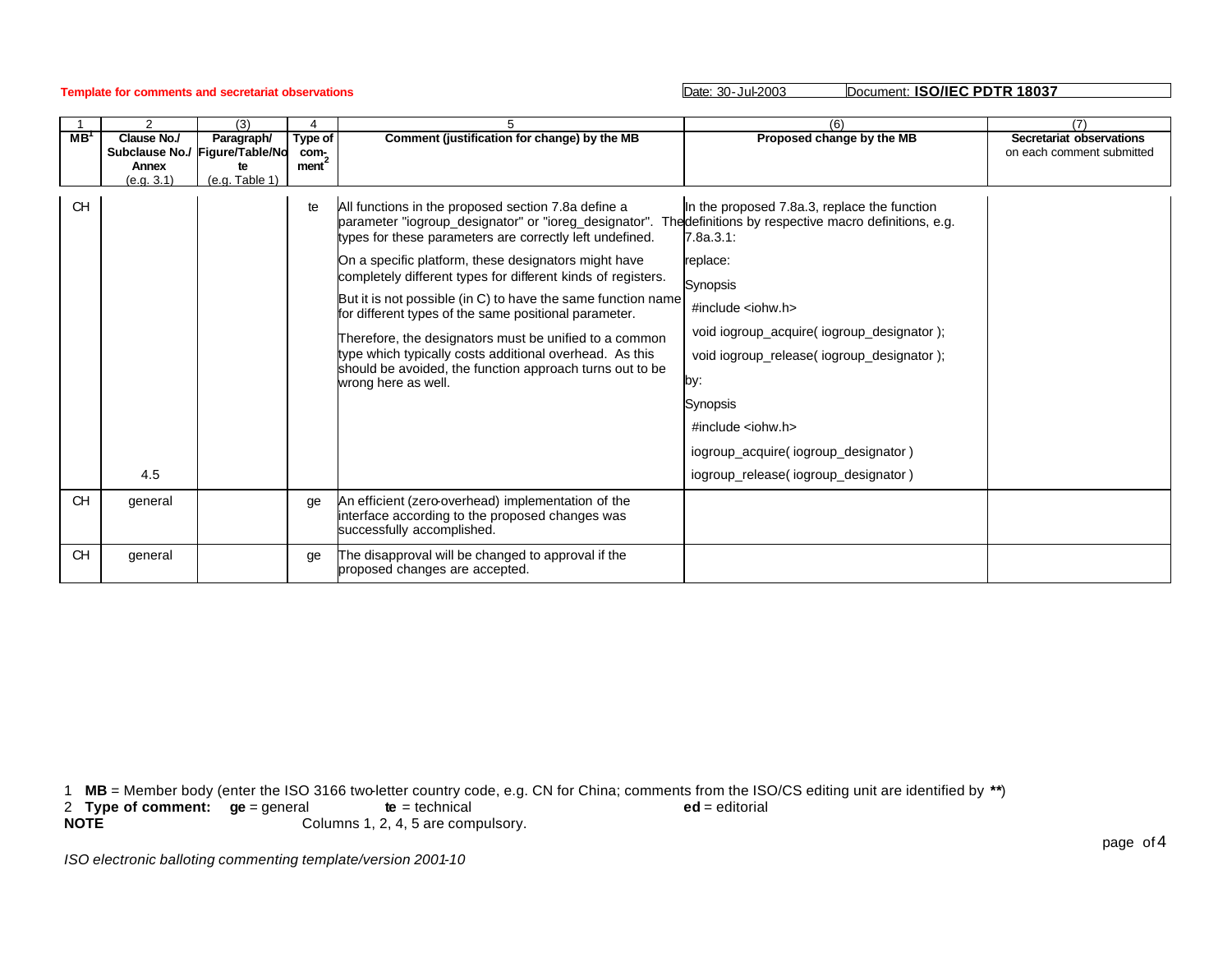Generally that we should not build on the maths of C99 until the current problems in the standard are fixed.

Note that the majority who were against this PDTR work in the embedded field.

### **USA**

The US National Body votes to Approve with comments ISO/IEC PDTR 18037.2 - C Extensions to Sup port Embedded Processors, SC22 N3574. Comments are listed below. Comments:

\_X\_\_\_ technical:

p.27, 2.2/7.18a.2: "If there is no ..." points out a glaring need for test macros so that applications can determine when there will be a problem using such a typedef. HAS\_INT\_R\_T for example, with no requirement to provide a typedef when the corresponding macro is not defined.

7.1.3 (overflow and rounding): Is there any relationship between the rounding done with floating-point numbers and the rounding done with fixed-point numbers? If they are independent, is there a way to determine and/or alter the fixed-point rounding method (similar to FLT\_ROUNDS or fesetround())? Is the rounding method for fixed-point static or dynamic?

7.18a.6.8 (strto\*): What is the order between rounding and negating? To match the spirit of IEEE-754, negating should come before rounding. What is "correctly rounded" for conversions from decimal to fixed-point numbers? Currently, that term is only defined for floating-point numbers. Does it have the same meaning?

\_X\_\_\_ editorial: p.5, Introduction para.4: Sentence beginning "In order to allow" should be adjoined, with a comma, to the following sentence.

p.6, 1.1 Scope para.2: "standard, necessary" should be "standard necessary".

p.7, 1.3 Conformance: "free standing" should be "freestanding".

pp.9-10, 2.1.2 Spelling ..., the requirement or lack thereof for aliases vs. the keywords is not clear; in particular, "redefined" raises questions and "or to another spelling" suggests that the natural spelling might not be defined. Suggest "... <stdfix.h>, these formal names are used to define the natural spellings as aliases, and may be used to define other spellings, for instance ..." (While I disagree with the notion that a standard header should define unspecified names not in

# **UK**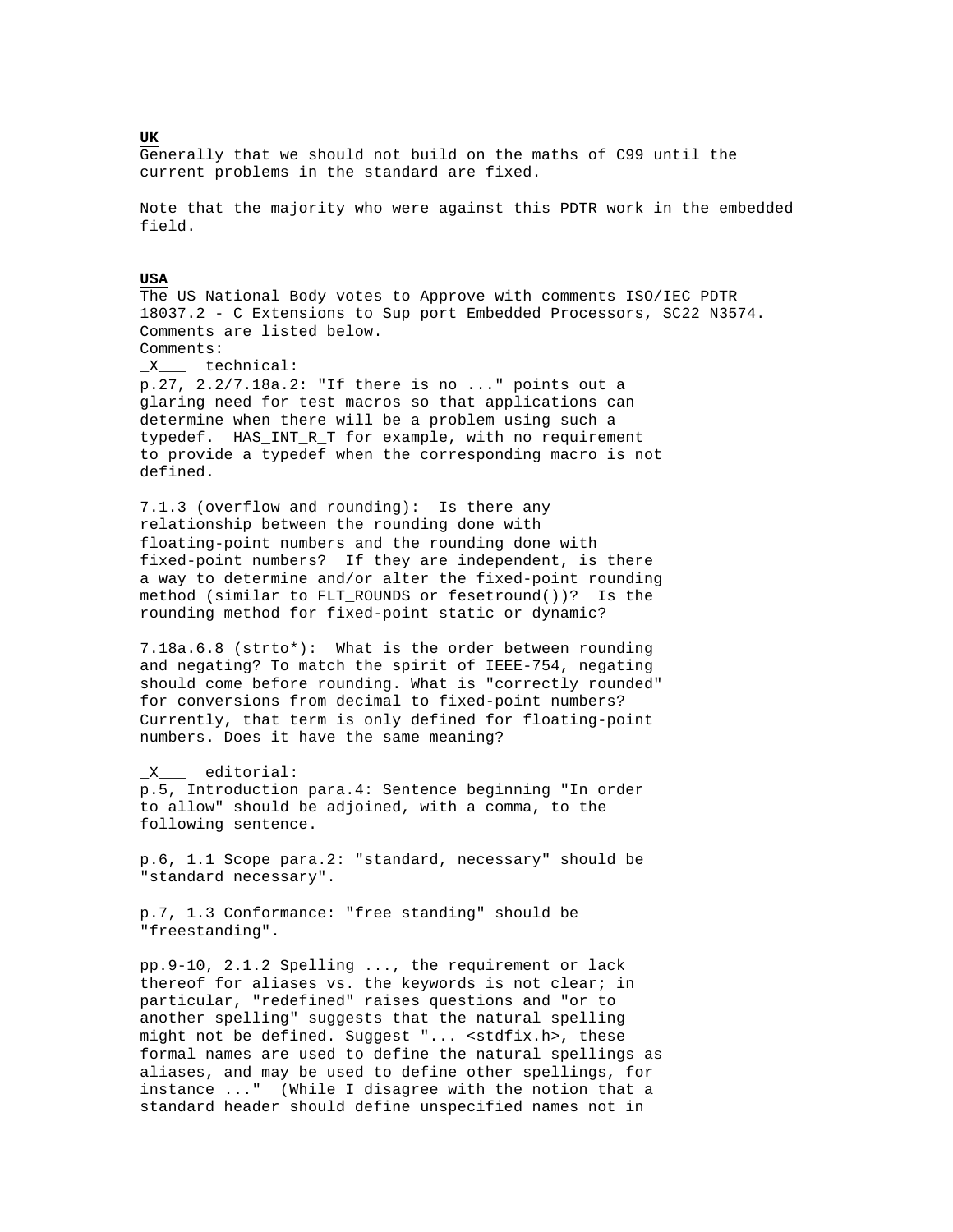an implementation-reserved namespace, apparently this was already deliberately decided upon. It is not reflected in the normative wording, however!)

p.10, 2.1.3 Overflow ..., last line: insert "the" before "correct".

p.13, 2.1.6.2.1 para.2: There is an error in line filling (the second sentence should start right after the first).

p.14, 2.1.6.2.1 para.3: Another line filling error; also, "deprecate" is misspelled.

p.14, 2.1.6.2.1 para.5: "perform a multiply of" should be "multiply" and the following "and" would be better as "by".

p.14, 2.1.6.2.2: Change "type int" to "integer type" to match the actual normative text.

p.15, 2.1.6.4 Example: The braces { } are unnecessary. p.18, 2.2 Detailed changes ...: "will get in the new document" should be "may get in the new document". It is possible that additional parent-section insertions change "mm", for example. (Also p.47, 3.3.)

p.18, 2.2/5.2.4.2.3 para.3: The radix "dot" is assumed to be between... what? Between implies two things, not just the one most-significant-digit. Perhaps "between or" should be deleted.

p.19, 2.2/5.2.4.2.3 para.4: Another line filling error, or perhaps this should be two paragraphs.

p.19, 2.2/5.2.4.2.3 para.5: "exact" should be "exactly". p.19, 2.2/5.2.4.2.3 para.6: "maximal" should be "most" (three occurrences). "maximal negative" is simply wrong.

p.20,  $2.2/6.2.5$  paras. $3-4$ : Suggest moving " Sat" just before " Fract" in each type, for consistency with other uses.

p.21, 2.2/6.2.5 para.4: The last use of "accum" should be italicized.

p.21, 2.2/6.2.6.3 paras.1-2: "values of any padding bits" should be "contents of any padding bits". (The term "value" as used in the C standard must carefully exclude padding.)

p.22, 2.2/6.2.6.3 para. 4 first item: "bits or" should be "bits as or" (optional commas around alternative).

p.22, 2.2/6.2.6.3 para. 5: Delete "where practical", which adds nothing and raises an unanswered question.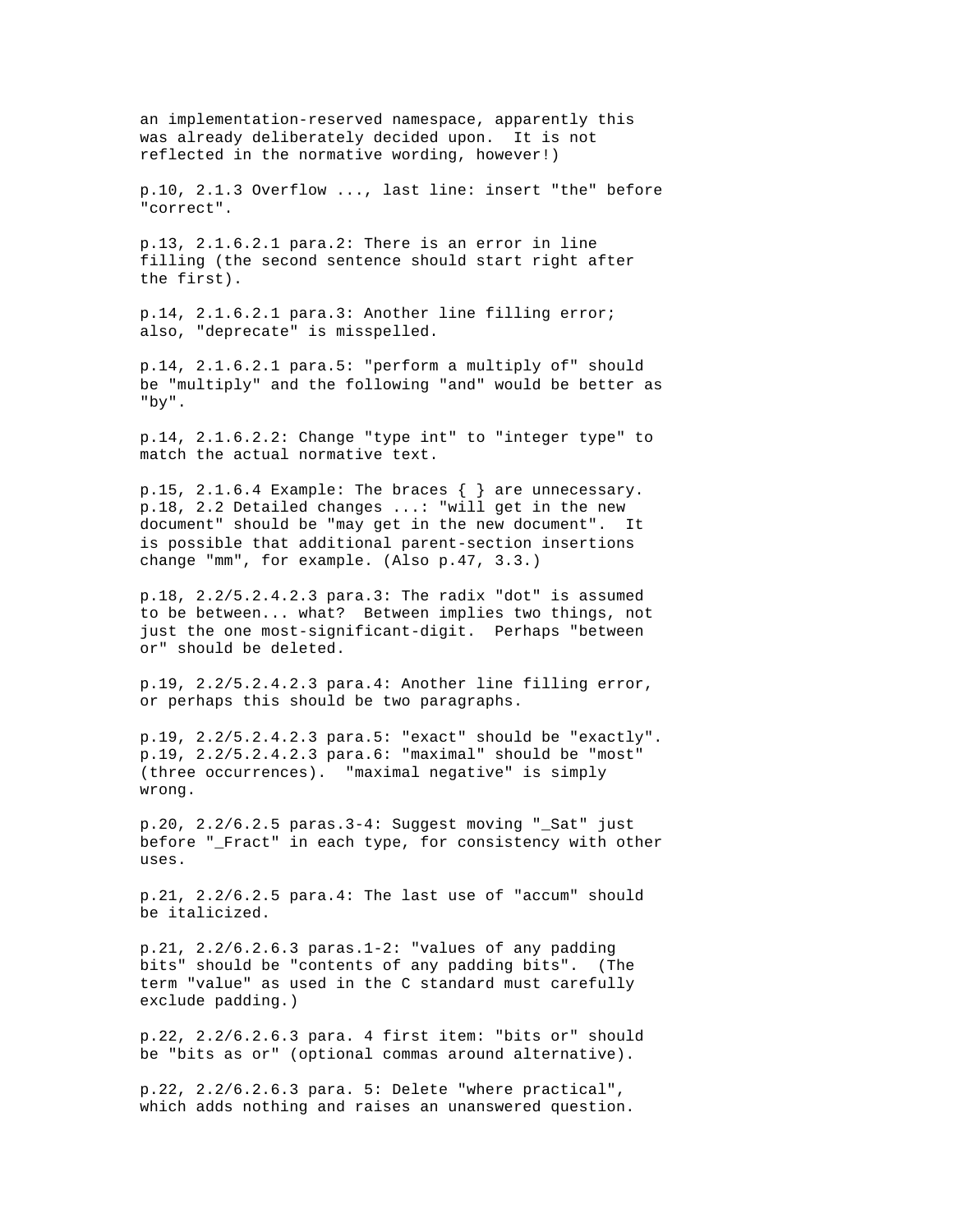p.24, 2.2/6.4.4.2a Syntax: second form for decimal-fixed- constant should have "opt" suffix on exponent-part; otherwise 1k (for example) is not a valid fixed-constant. This also aligns with the strto\* functions.

p.28, 2.2/7.18a.3 list: Expressions such as (-0.5HR-0.5HR) overflow and thus have undefined behavior. The true required minimum is something like (-0.9921875HR).

p.28, 2.2/7.18a.3 \*FRACT\_MAX, \*ACCUM\_MAX: The second (hex) form contains a spurious "C". Suggest deleting all these (redundant) forms, or correcting them and deleting the first forms.

p.33, 2.2/7.18a.4 Description: "ulp" is not defined in the changes to the standard. Suggest using small caps ("ULP", "ULPs") and defining it here (as in the footnote to 2.1.3).

p.33, 2.2/7.18a.4 Description: Change "multiply and divide" to "multiplication and division". Nouns, not verbs.

p.33, 2.2/7.18a.5 Description: "according to the set state" is unclear. Should this be "saturating"?

p.35, 2.2/7.18a.6.1 Returns: "saturated" seems wrong when there's no overflow. Suggest "saturated if it would overflow"?

p.35, 2.2/7.18a6.3: Suggest these be called "rounding" functions rather than "round" functions (also in 2.2/7.18a.6.7). Under "Returns", change "The functions" to "The round[ing] functions". If "round" is retained, the latter should be in Courier as used in the countls Returns.

p.38, 2.2/7.18a.6.6: Change "The bits functions" to "The above functions". (There are other functions whose names contain "bits".)

p.38, 2.2/7.18a.6.5 Returns: Change "bitpattern" to "bit pattern".

p.41, 2.2/7.19.6.1 'h': Should be insertion before the last semicolon, as specified for 'l'.

p.41, 2.2/7.19.6.1 'l': Change "semi-colon" to "semicolon".

p.41, 2.2/7.19.6.2 'h': Inserted text should start with "or".

p.42,  $2.2/7.19.6.2 r, R, k, K$ : Should be a comma before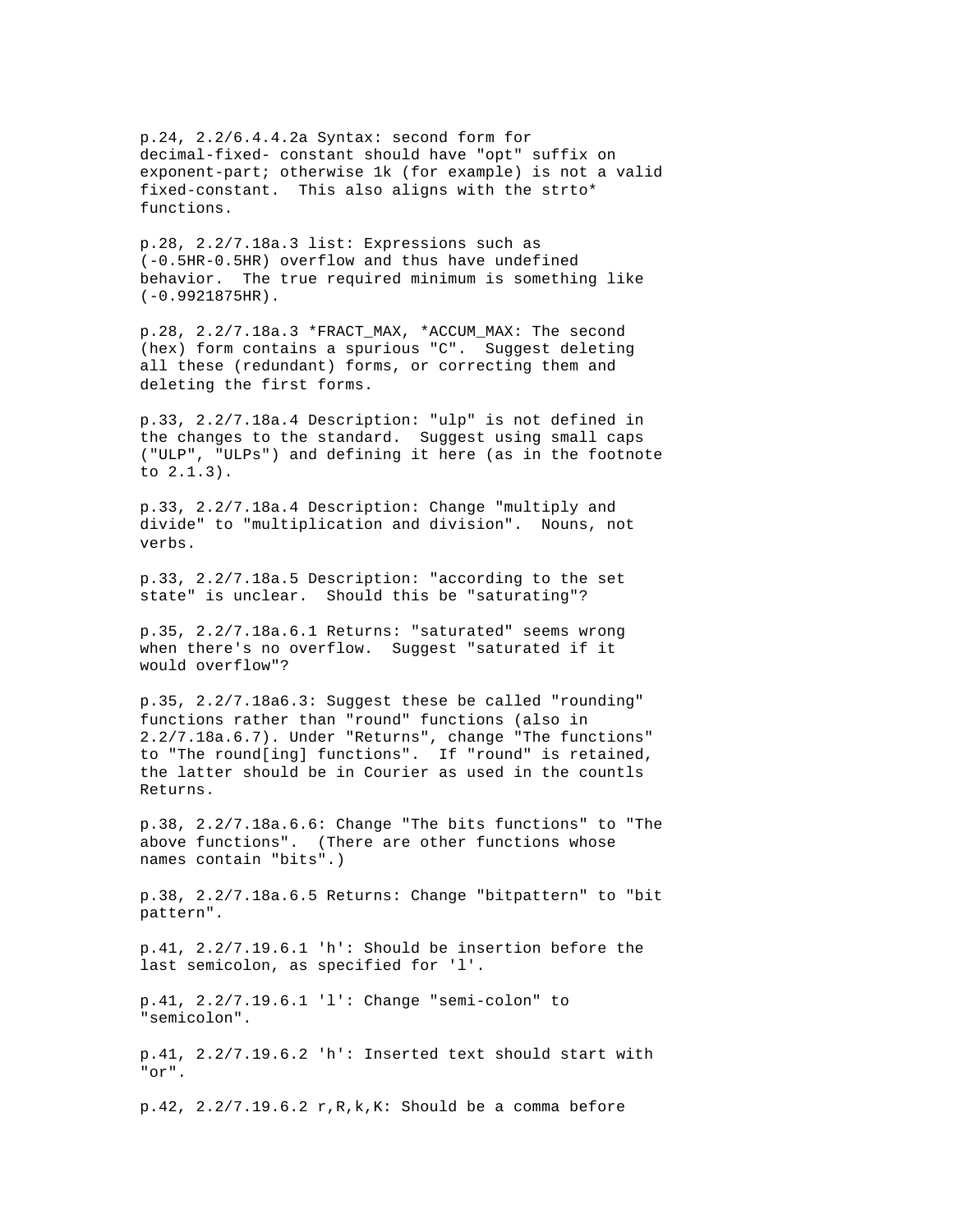last "or". p.45, 3.1.3 para.4, last sentence: Change "any" to "a null". p.46, 3.2.2 para.1: Change "pre-defined" to "predefined". p.46, 3.2.2 Examples: Make first occurrence of "char" Courier. p.48, 3.3/6.2.4a para.1: Append "Unless otherwise specified, objects are allocated in the generic address space." (Even though this is covered in changes to 6.2.5, it needs to be emphasized here.) p.49, 3.3/6.2.5 para 26, para.1: Last sentence should have appended "and address space qualifiers". p.52, 3.3/6.5.16.1: Change "referenced type of" to "type pointed to by" (four occurrences altogether). "Referenced address space" can remain, but only because there is no better way to say that. p.52, 3.3/6.7.1 syntax: Also add: register-name: identifier p.53, 3.3/6.7.1.1 para.1: Change "Modifying" to "Accessing". (Read access might also have side effects.) p.53, 3.3/6.7.2.1: Seems wrong; the members get qualified by the address-space qualifier of the aggregate. Suggest deleting this. (Unnecessary due to other requirements.) p.53, 3.3/6.7.3 syntax: Also add: address-space-name: identifier p.54, 4.1.1 first bullet: Change "market place" to "marketplace". p.55, 4.2: Too many italics. I suggest changing all italics in this section to normal font, then change all bold to italic, which is consistent with usage in the C standard. p.55, 4.2: The bullet "Multiple I/O registers may form an I/O group." is redundant with the next bullet and should be removed. p.56, 4.3.1, last line: Change "interleave" to "interleaving". p.57, 4.3.1: Change "<->" to a double-headed arrow glyph. p.57, 4.3.2 figure: Change "users" to "user's" and